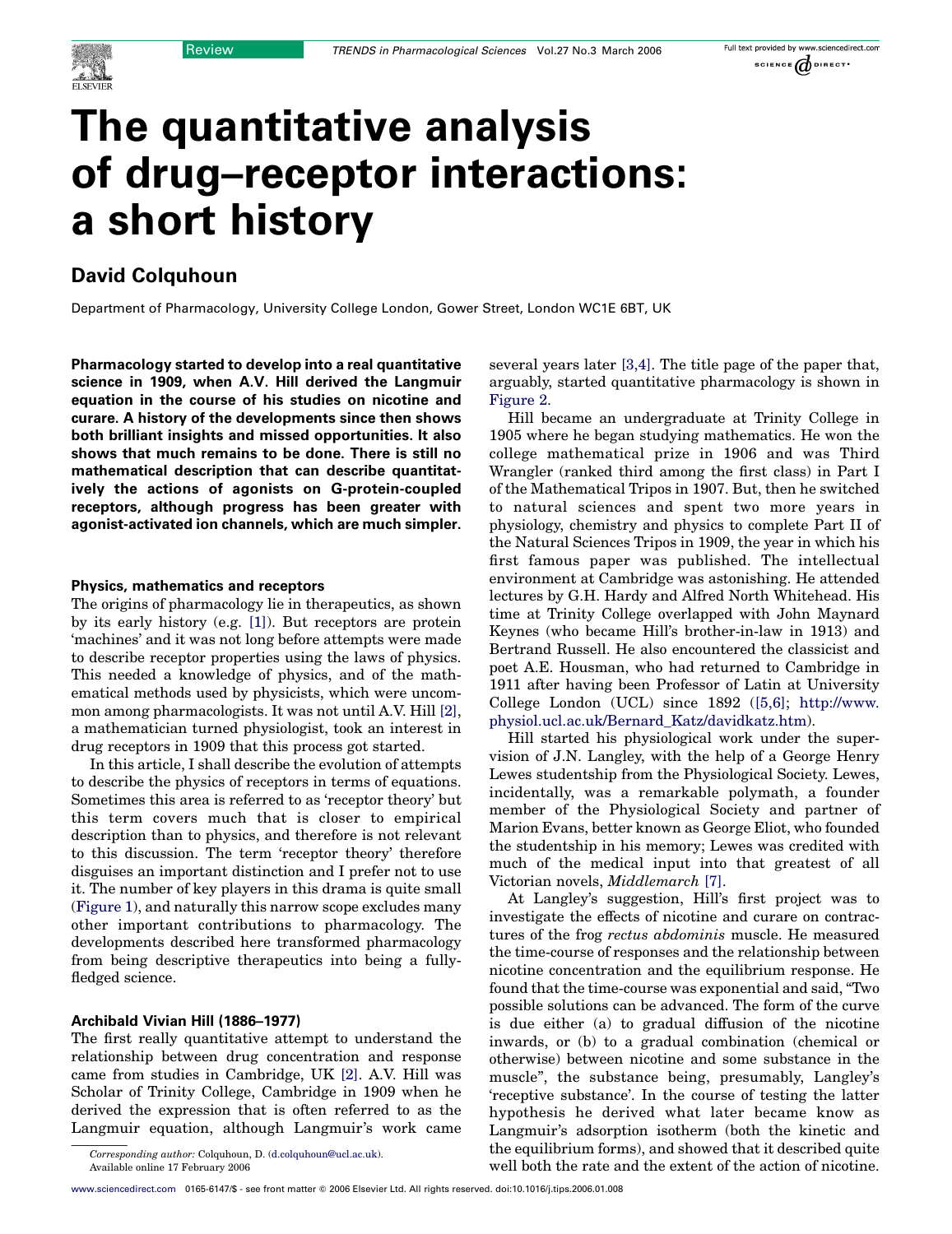<span id="page-1-0"></span>

Archibald Vivian Hill (1886-1977, Cambridge and UCL). Hill (1909) discovered the Langmuir binding equation [9 years before Langmuir (1918)], and applied it to his studies on nicotine and curare.



Alfred Joseph Clark (1885-1941, UCL and Edinburgh). Clark made the first serious attempts after Hill to apply physical laws to receptors. His book and reviews were very influential, although his analysis of competitive antagonism failed to identify the advantages of the dose-ratio approach.



John Henry Gaddum (1900-1965, UCL and Edinburgh). Gaddum was the first to write the equation for competitive binding at receptors (in 1937, a Physiological Society abstract). But it referred to binding not response, and so was not usable until Schild's work. In fact, these equations date back to 1914, and appeared in Haldane's book Enzymes, published in 1930 [68].



Heinz Otto Schild (1906-1984, UCL). Schild showed, in 1949 and the 1950s, how to obtain the real equilibrium constant for an antagonist from measurements of responses, and so crude measurements such as IC<sub>50</sub> values were no longer needed. This was enormously important because it was the first usable way of obtaining real physical information about receptors.



Jeffries Wyman (1901-1995) (UCL, Harvard and Rome). The seminal article of Wyman and Allen (1951) [35] described how selective affinity for an active state was linked to conformation change. This was written in the context of haemoglobin (and enzymes). If it had been read by pharmacologists at the time it might have saved us a lot of argument and misunderstanding.

Robert Stephenson (1925-2004, Edinburgh). Stephenson's influential 1956 paper proposed clearly that to understand an agonist it was important to distinguish between its ability to bind and its ability to activate once bound. He made a brave attempt to provide a general theory for agonists, based on the sort of null methods that Schild had exploited so successfully for antagonists. Sadly this proved overambitious (it is a pity that he was not aware of Wyman's work).

Bernard Katz (1911-2003, UCL). In 1957, del Castillo and Katz, characteristically, proposed not a general theory but a very simple physical mechanism, in an attempt to explain the supposed partial agonist action of decamethonium. This mechanism was sufficient to illustrate beautifully the nature of the affinity-efficacy (or binding-gating) problem. It provided a counter example that showed that the Stephenson approach was wrong (although Wyman's work had actually already shown that in a much more general way).

Alan Geoffrey Hawkes (1938-present, UCL, Durham and Swansea). Hawkes is responsible for much of the general theory underlying the interpretation of singlechannel recordings. His work, in conjunction with the development by Neher and Sakmann of the patchclamp method (1976), enabled the first separate measurements of affinity and efficacy (for the nicotinic acetylcholine receptor [52,72]).

Figure 1. Some people who have developed mathematical descriptions of the physics of receptors [\[32,52,68,72\].](#page-7-0)

Hill cites Arrhenius's book Immunochemistry (published in 1907) [\[8\]](#page-7-0) as authority for applying the law of mass action to a heterogeneous reaction at a surface. Unfortunately, he then went on to accept, on the basis of temperature dependence, the hypothesis that the timecourse of his responses was limited by receptor interaction rather than diffusion (the misinterpretation of temperature dependence continued for decades and so it is hardly surprising that it was missed at this early stage). Nicotine and curare are described as 'antagonistic' drugs and Hill writes, "Prof. Langley has given reasons for supposing that curare, like nicotine, combines with the 'receptive substance' of muscles." Having got so very close, it seems odd, with the wisdom of hindsight, that Hill did not extend his analysis to the action of competitive antagonists, but that had to wait for John Henry Gaddum, 28 years later [well, actually, it was 4 years later (Box 1)].

The next year (1910), Hill [\[9\]](#page-7-0) published what is now known as the Hill equation (the Hill plot came later [\[10\]](#page-7-0)). This arose not through his study of nicotinic acetylcholine receptors but through a diversion to work with Joseph Barcroft on the interpretation of the latter's measurements of oxygen binding to haemoglobin. Hill was well aware of the lack of a physical basis for his derivation ("My object was rather to see whether an equation of this type can satisfy all the observations, than to base any direct physical meaning on  $n$  and  $K$ ."). His caveat has often been forgotten since then.

Hill's achievement truly marks the beginning of quantitative pharmacology in addition to the emergence of biophysics as a distinct discipline. Although Hill soon left the receptor business to pursue the work for which he is more famous, muscle energetics, he also worked on haemoglobin, a molecule that has provided important insights into the workings of receptors (see later). The entry into biology of people like Hill, with a background in mathematics or physics, also emancipated these subjects from dominance by clinical medicine.

Hill left Cambridge in 1920, when he took the Brackenbury Chair of Physiology in Manchester, UK in 1920. In 1922 he won the Nobel prize, jointly with Otto Meyerhof, for his work on muscle physiology. In 1923 Ernest H. Starling was instrumental in getting Hill to come to UCL, where he stayed until his retirement in 1951. Initially, Hill held the Jodrell Chair of Physiology but from 1926 onwards he moved to the Royal Society Foulerton Chair. For most of that time, Hill headed a Biophysics unit, embedded in the Physiology Department.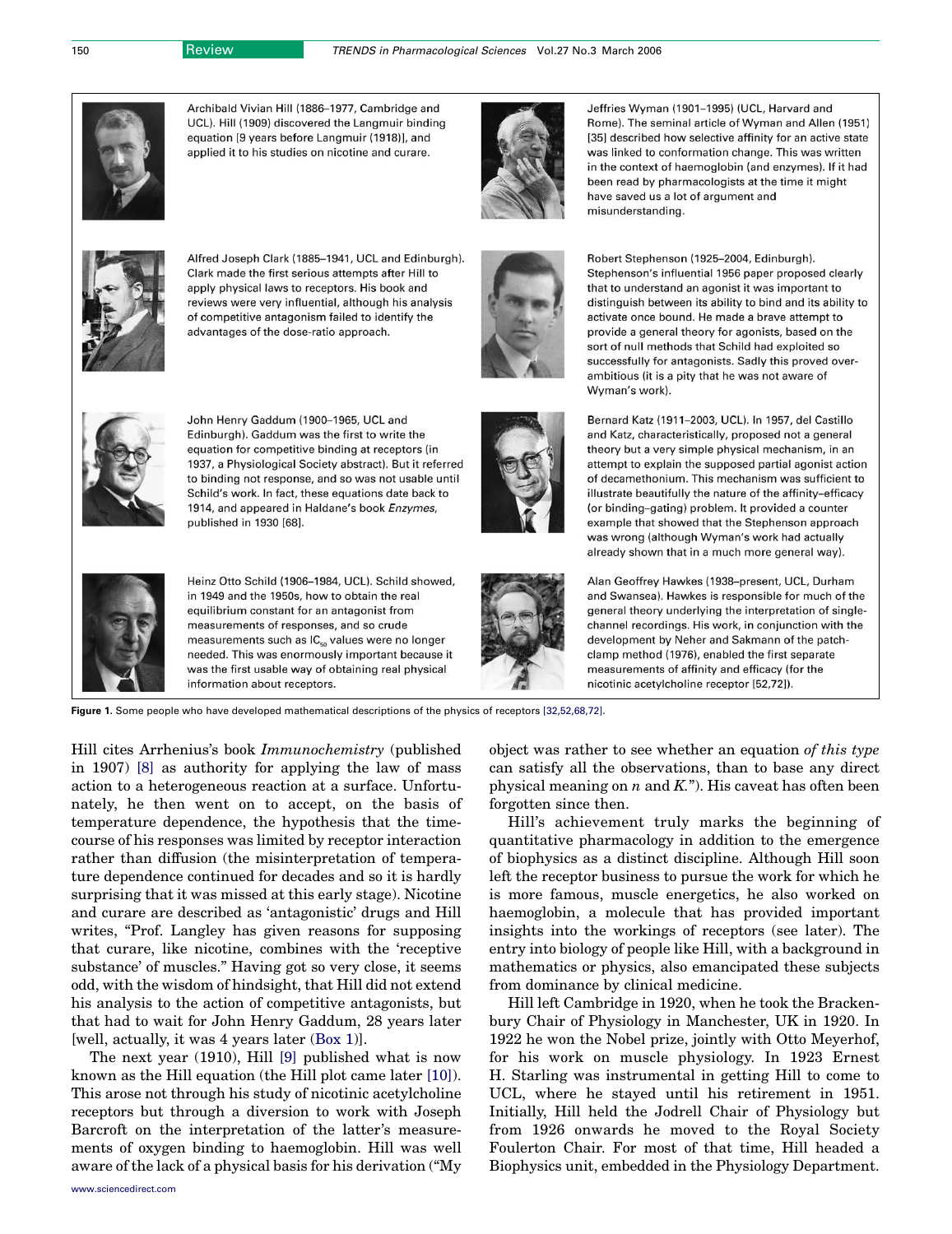<span id="page-2-0"></span>THE MODE OF ACTION OF NICOTINE AND CURARI, DETERMINED BY THE FORM OF THE CON-TRACTION CURVE AND THE METHOD OF TEMPERATURE COEFFICIENTS. BY A. V. HILL, B.A., Scholar of Trinity College, Cambridge.

(From the Physiological Laboratory, Cambridge.)

In recent years there has been a tendency to attribute to a physical rather than to a chemical process, the action of many substances which have an effect upon the organism when given in very minute quantities. In very few cases, however, has the physical view been worked out in any detail. The actions of nicotine and of curari have been investigated by Prof. Langley on the lines of physiological experiment, and he advocates the view that these, and other similar bodies, in producing their specific effects form reversible chemical combinations with certain constituents-" receptive substances"-of the cells. In the following pages I have tested the mode of action of nicotine and curari, on the skeletal muscles of the frog, by mathematical and physico-chemical methods.



Figure 2. (a) The start of A.V. Hill's paper published in 1909 [\[2\].](#page-7-0) (b) Hill outside the University College London Physiology Department in 1923, chaired by students after he received a Nobel prize. (c) Hill in 1935 (drawn by Edward Halliday in 1978, from a photograph).

During his time at UCL he did more than superb science. In the 1930s, he was very active in the Academic Assistance Council, an organization that helped Jewish academics persecuted by the Nazi regime. From 1940 to 1945 he was a member of parliament (in those undemocratic times universities could nominate members). It is in no small part his doing that, when I arrived at UCL in 1964, two of UCL's most eminent professors, Bernard Katz and Heinz Schild (see later), had both been recruited after fleeing from Hitler.

#### Alfred Joseph Clark (1885–1941)

A.J. Clark was almost the same age as Hill and they graduated in the same year (1909). Clark succeeded Arthur Cushny in the Chair of Pharmacology at UCL in 1919, and stayed there for seven years before moving to Edinburgh in 1926 [\[11\].](#page-7-0) Clark was medical by background and his early papers did not show his interests in quantitative pharmacology (his first paper was, like Hill's, published in 1909 but its title was 'The detection of blood pigment in the faeces').

Clark's interests in quantitative pharmacology emerged towards the end of his time at UCL. In his papers on the actions of acetylcholine on frog rectus abdominis muscle and frog heart in 1926 he invokes the

#### Box 1. Competitive inhibition: the history

It seems odd, with the wisdom of hindsight, that it took until 1937 for the equation for competitive binding (see main text) to become widely known to pharmacologists. Exactly the same equation had been derived in 1928, 1930 and 1931 for the case of two gases competing for surface binding [\[65–67\]](#page-8-0) and also, apparently independently, for competitive enzyme inhibition. Gaddum's equations appear explicitly in J.B.S. Haldane's book Enzymes (pp. 46–47), which was published in 1930 [\[68\]](#page-8-0). Haldane (Figure I) comments: "Hence the net effect of a competing substance is to increase  $K_{\text{m}}$ , and the amount needed to double it is equal to the dissociation constant [of the antagonist]  $K_f$ ." This is essentially the same thing as Schild's  $pA_2$ . Haldane cites Michaelis, who seems to have been the first to derive the equation, which appears explicitly in two papers written in 1914 [\[69,70\]](#page-8-0). In fact something very close to it was already present in the original 1913 paper by Michaelis and Menten [\(\[71\]](#page-8-0); [http://web.](http://web.lemoyne.edu/(giunta/menten.html)  $lemoyne.edu/\sim giunta/menten.html)$  $lemoyne.edu/\sim giunta/menten.html)$  because this paper analyses the action of invertase on the assumption that all three ligands (the products glucose and fructose, and the substrate sucrose) compete for the same site. Maud Leonora Menten, incidentally, was one of the first Canadian women to get a medical degree (in 1911), but she moved to Berlin in 1912, where she got her Ph.D. in 1916 with Michaelis.



Figure I. Photographs of (a) Leonor Michaelis, (b) Maud Leonora Menten and (c) J.B.S. Haldane.

'Langmuir adsorption equation', although strangely enough he does not attribute it to Hill, despite the fact that they overlapped at UCL for three years (one wonders if they ever met). Clark's book (published in 1933), The Mode of Action of Drugs on Cells [\[12\]](#page-7-0), was a classic attempt to treat pharmacological problems using the methods of physical chemistry. The chapter titles would not be out of place today. Chapters 1 and 2 ('The living cell considered as a physicochemical system', and 'The fixation of drugs by cells') establish much that we now take for granted: that drugs mostly work on the outside of cells and that only a small fraction of the surface of the cell needs to bind drugs to produce a response. Chapter 4, 'Physicochemical laws applicable to drug receptor interactions', shows a thoroughly modern appreciation of the use of the law of mass action (again attributed to Langmuir, not Hill) and of the problems caused by diffusion. In Chapter 5, 'The kinetics of cell–drug reactions', Hill's 1909 paper is cited but only in connection with the empirical observation of exponential onset and offset. Yet the theoretical treatment of the concentration–response curve does not get far beyond the treatments in Hill's 1909 and 1910 papers. Clark, like Hill, speculated that the roughly hyperbolic shape of the curves might reflect 'Langmuirean' binding of agonists to receptors, although he was aware that this made assumptions that were impossible to justify.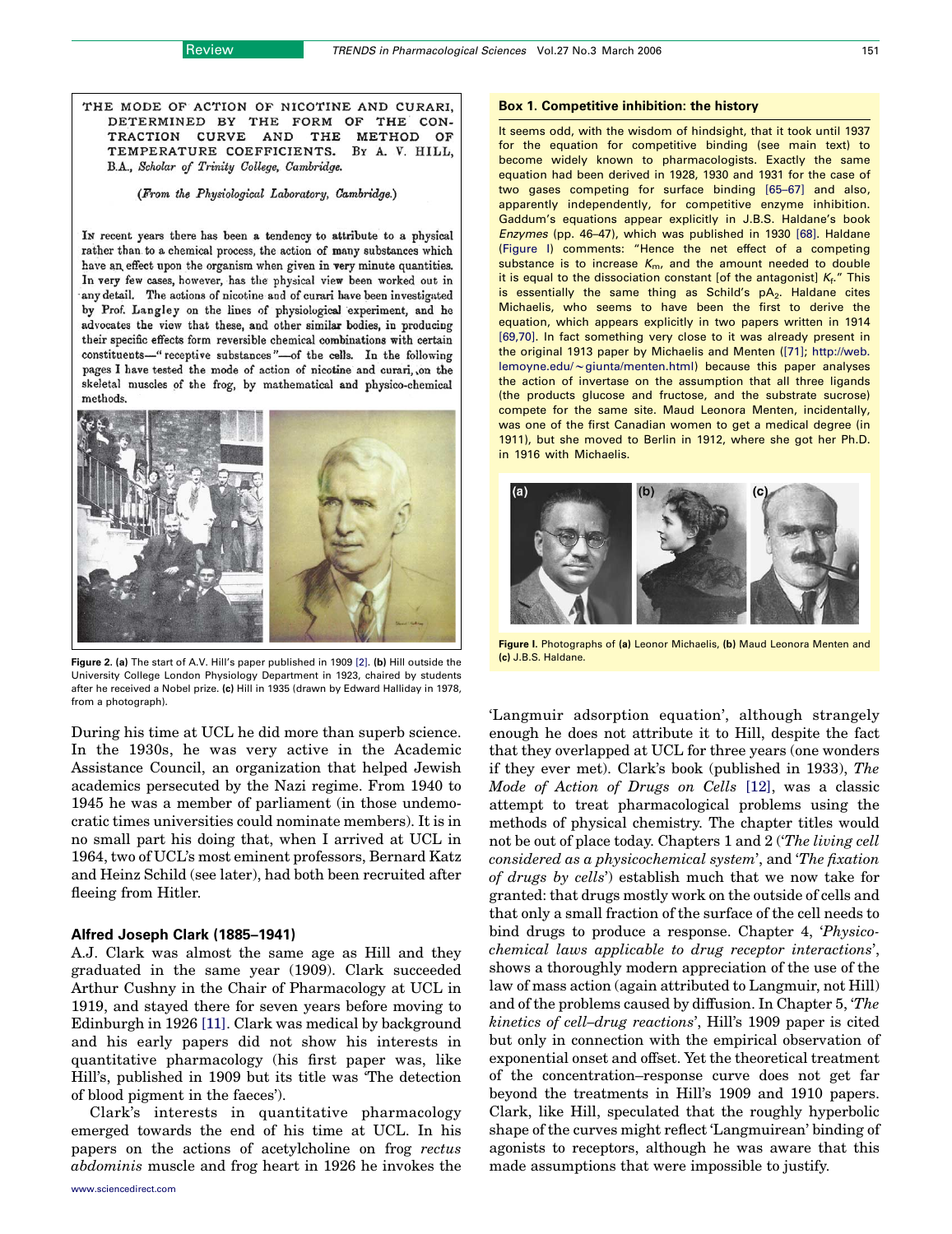

Figure 3. (a) Concentration-response curve for acetylcholine on frog rectus abdominis muscle, from A.J. Clark's paper published in 1926 [\[13\]](#page-7-0). He concluded that a Langmuir curve was a good description. (b) Re-plot of Clark's data with leastsquares fit of Langmuir (blue) and Hill (red) equations;  $n_H=0.79+0.055$ . (c) The same fits using Hill coordinates; note that extreme points should have lower weight (D. Colquhoun, unpublished).

It is interesting that if least-squares-curve fitting had been easier to implement in 1926, speculation might have been inhibited. Figure 3a shows data from Clark's first paper published in 1926 [\[13\]](#page-7-0). In Figure 3b his data are fitted with a Hill equation (red) and a Langmuir equation (blue). The Hill equation gives a Hill slope of  $n_H=0.79\pm$ 0.055, which is clearly less than  $n_H=1$  as in the Langmuir fit. Figure 3c shows why this is the case. The same data are shown as a Hill plot, and it is clear that the Langmuir fit gives too much weight to the most imprecise points: those near zero and 100%. It is interesting that Clark [\[14\]](#page-7-0) starts by plotting his concentration–response curves as Hill plots (although again with no acknowledgement or explanation). The concept of the dose ratio was still missing, and Clark tried to relate antagonism to the relative concentrations of agonist and antagonist, although he notes that this was only an approximation. Clark concludes that very little acetylcholine is needed to produce effects (he estimates 20 000 molecules per heart cell [\[13\]\)](#page-7-0), but he also concludes in 1926, wrongly, that: "atropine and acetylcholine, therefore, appear to be attached to different receptors in the heart cells" [\[14\]](#page-7-0)). Part of his reason for this wrong conclusion was that adding an excess of acetylcholine did not accelerate recovery from atropine block. He did not seem to be aware that the law of mass action predicts precisely this outcome (at least in the absence of diffusion barriers), because the time constant for dissociation of atropine, after the free concentration is reduced to zero, should be independent of the presence of other competing ligands, a fact that had been known to enzymologists since 1913 (Box 1).

When Clark revisited the question of antagonism some time later [\[15\]](#page-7-0) he was much closer to the mark. In his article published in 1937 [\[15\]](#page-7-0), Clark made the important observation that agonists of very different potency were antagonised to very similar extents by atropine. Furthermore, his article hints, parenthetically, at the best approach: "An alternative method of estimating the antagonistic power is to determine the concentration of B [antagonist], which alters by a selected proportion (e.g. tenfold) the concentration of A [agonist] needed to produce a selected effect" (p. 377). This is probably the first suggestion of the dose-ratio approach (see later) but it was not followed up. Despite the fact that this paper refers to the correct theoretical treatment of competitive antagonism, which had been published in the same year by Gaddum [\[16\]](#page-7-0), it still fails to spot that the equation predicts that the dose ratio should be constant, rather than the ratio of agonist to antagonist concentrations. Nevertheless, the conclusion drawn was quite accurate: 'A considerable proportion of the facts observed can be interpreted on the assumption that antagonistic drugs compete for the same receptor.'

Clark had, incidentally, a side interest in debunking quackery. His papers in the British Medical Journal [\[17,18\]](#page-7-0) are as relevant now as the day they were written. In the 1927 paper he discusses why even educated people may embrace quackery: "most modern Europeans would be either amused or disgusted by the Black Mass that was popular in the seventeenth century. To-day some travesty of physical science appears to be the most popular form of incantation". The only comment I can make on that is 'plus ca change plus c'est la même chose' (see also [http://www.](http://www.ucl.ac.uk/Pharmacology/dc-bits/quack.html) [ucl.ac.uk/Pharmacology/dc-bits/quack.html\)](http://www.ucl.ac.uk/Pharmacology/dc-bits/quack.html).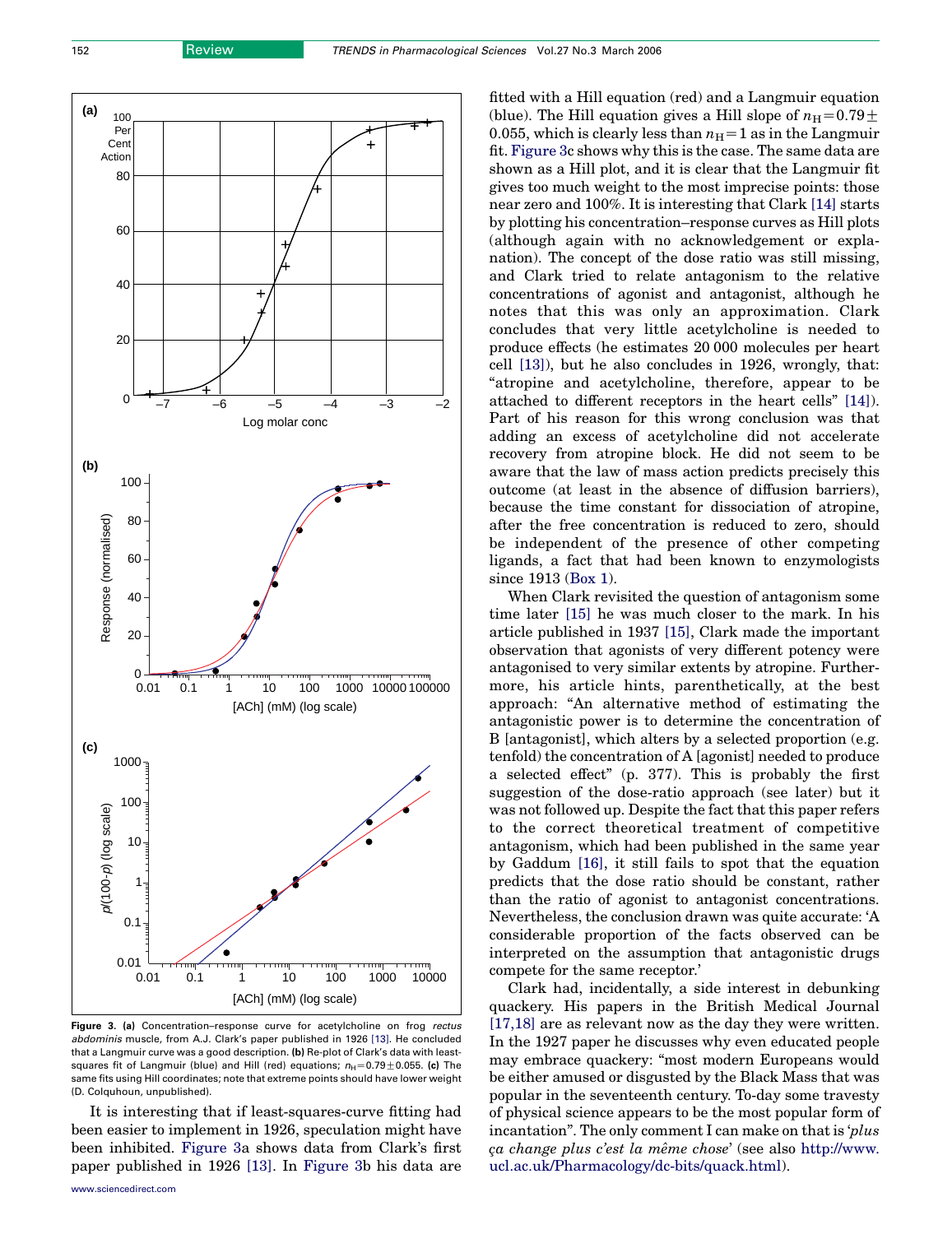#### John Henry Gaddum (1900–1965)

Gaddum, like Clark, started in medicine (at UCL in 1922), and went on to work for Henry Dale [\[19\]](#page-7-0). Gaddum, like Schild, worked on the statistics of biological assays but his claim to fame in the limited area dealt with here is his short communication to the Physiological Society in 1937 [\[16\].](#page-7-0) This was the first time that the equation for the competitive binding of two ligands to a receptor was written explicitly. For two competing ligands, A and B, the receptor occupancy by drug A can be written simply in the form:

$$
p_A = \frac{c_A}{1+c_A+c_B},
$$

where  $c_A$  is the normalised concentration of A,  $c_A=[A]/K_A$ , with  $K_A$  being the equilibrium dissociation constant for A and, similarly,  $c_B=[B]/K_B$ .

The description referred only to binding, not to response, and so it was not immediately useful for the analysis of experimental measurements of the effects of antagonists on the response to agonists. Putting it into a useful form for that purpose was the responsibility of Schild. In fact, this result was known long before 1937 (Box 1).

#### Heinz Otto Schild (1906–1984)

Schild was born in Fiume (now Rijeka, in Croatia), at a time when it was part of the Austro-Hungarian empire. In 1921, after the collapse of the Habsburg monarchy, his family moved to Munich, where he eventually graduated in medicine. In 1932, he moved to Dale's laboratory in London [\[20\],](#page-7-0) and decided to stay in England when the Nazis came to power in 1933. After a period in Edinburgh, where he overlapped with Clark, Schild moved to UCL in 1937, where he stayed for the rest of his life, apart from a period of internment on the Isle of Wight between 1939 and 1940 (he was still an Italian citizen at the outbreak of war). Schild was the first of the people discussed here who I knew personally. He was the kindest of men (and he gave me my first job, as an assistant lecturer at UCL).

All the work described up to this point suffered from one enormous drawback: the equations all referred to binding. But, at this time, binding could not be measured directly with any precision, and the relationship between binding and response was unknown. Hill, Clark and Gaddum were aware of this problem but could not solve it. It was Schild's great achievement to make it possible, for the first time, to measure a physical quantity, the equilibrium constant for the binding of an antagonist, using simple measurements of the response of isolated tissues [\[21–24\].](#page-7-0) Schild generously attributed the idea to Clark and Raventos [\[15\]](#page-7-0) and he also referred to the earlier work on competitive adsorption of gases (Box 1).

The key to circumventing the lack of knowledge about the relationship between agonist binding and response was to keep the response constant (a so-called null method). This trick meant that it had to be assumed only that occupancy of a specified fraction of receptors by agonist would always produce the same response, regardless of whether other receptors were occupied by antagonist. This was a far weaker assumption than had been made in earlier studies and it worked. The idea was to measure not the depression by antagonist of the response to a fixed concentration of agonist, but rather to measure the factor by which the agonist concentration had to be increased to keep the response the same in the presence of antagonist. This factor was known as the 'dose ratio'. Schild's name is now immortalised in the Schild equation, which gives the dose ratio  $r$  as:

$$
r=1+\frac{[B]}{K_{\mathrm{B}}},
$$

where  $[B]$  is the antagonist concentration and  $K_B$  is the equilibrium dissociation constant for binding of the antagonist to the receptor. The Schild equation is often used in the form  $log(r-1)=-log(K_{\rm B})+log([B])$ . The beautiful thing about this equation is that it does not refer to the agonist at all. It predicts that the equilibrium log(agonist concentration)–response curves will be shifted in a parallel fashion to the right (because  $r$  is a constant) to an extent that is independent of the nature of the agonist, and that a real physical quantity,  $K_{\text{B}}$ , can be estimated by measuring such shifts. This made Schild's approach infinitely preferable to measurements of  $IC_{50}$  values for antagonists, although sadly the latter are still common. Although Schild's original derivation was simple, it was subsequently shown that the Schild equation holds for a wide class of more complicated mechanisms [\[25\]](#page-7-0). It also holds for G-protein-coupled receptors (for which explicit formulation of agonist action is still impossible), as judged by many subsequent comparisons with direct binding measurements for antagonists. It really works. Of course, the Schild equation gives only an equilibrium constant. It has proved surprisingly difficult to find the rate constants for association and dissociation of competitive antagonists. For tubocurarine, for example, many attempts have been made to determine the rates (starting with Hill in 1909) but they all failed until 2001 [\[26\]](#page-7-0).

The problem of extracting similar physical quantities for agonists, rather than antagonists, proved much more difficult and still remains unsolved for most receptors. Most of the subsequent work discussed here is concerned with this problem. The mathematical treatment of agonist action in the period 1950–1970 involved three main people, Robert P. Stephenson, Katz and Jeffries Wyman. Only Stephenson was a pharmacologist, and Wyman was not even talking about receptors, although arguably his contribution was the most far-sighted.

#### Robert Stephenson (1925–2004)

Stephenson worked for most of his life in the Pharmacology Department in Edinburgh. In 1956 he published a paper [\[27\]](#page-7-0) that attempted to make sense of the recently discovered phenomenon of partial agonism [\[28\]](#page-7-0). Stephenson's paper was prescient: he pointed out that, although a binding constant was sufficient to characterize an antagonist at equilibrium, it was not enough for an agonist. For an agonist, one needed to consider not only binding but also the ability of the agonist to produce a response once bound. He coined the terms 'affinity' for the binding step and 'efficacy' for the production of response once bound. He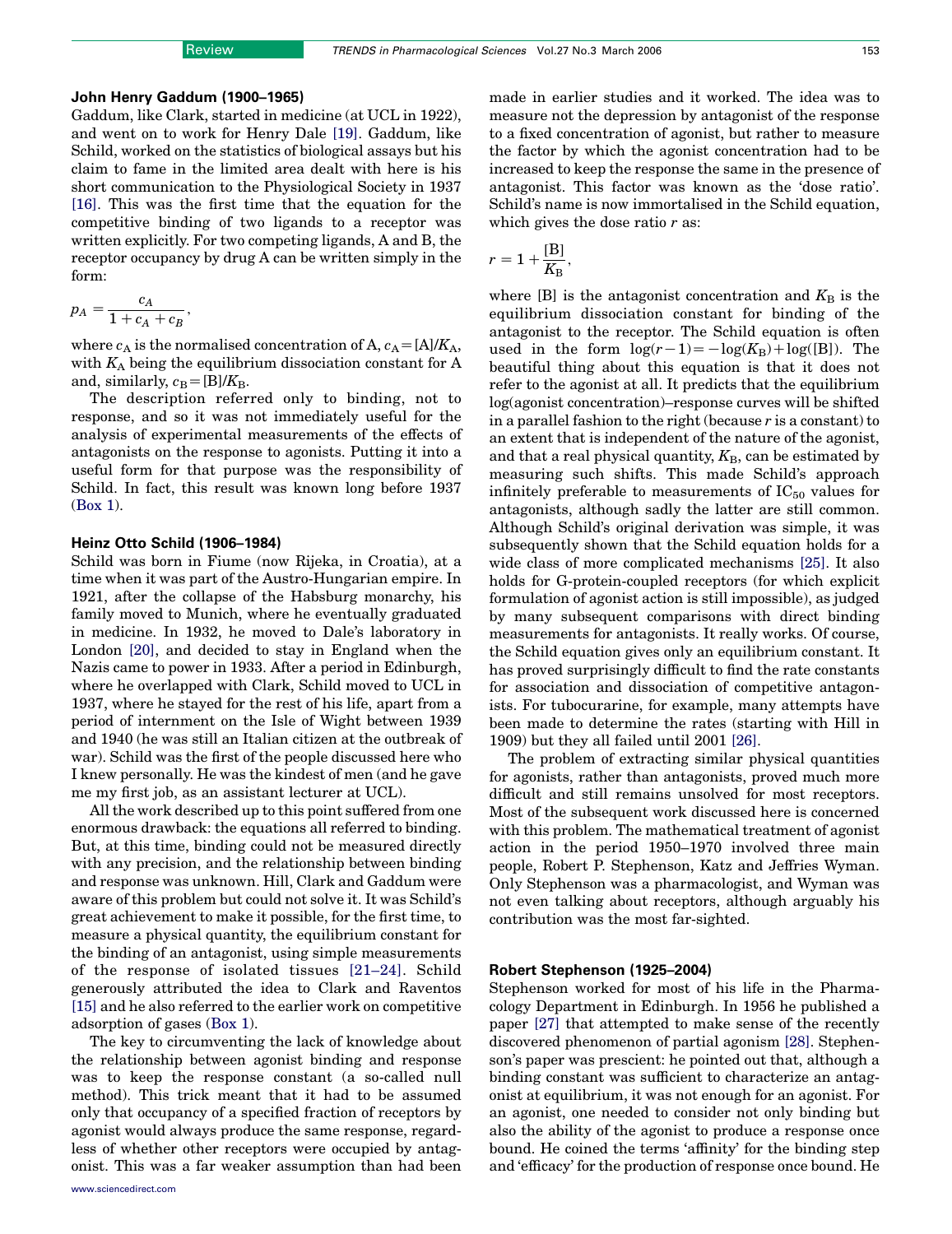rightly saw that drug development could be placed on a rational basis only if these two quantities could be measured separately, and would doubtless have realized that the same was true for studies in which receptor structure is changed by mutations, rather than agonist structure being changed.

Stephenson's article was very influential among pharmacologists, although widely misunderstood. It is, perhaps, not surprising that it was misunderstood because the theoretical structure that he proposed was simply wrong [\[29,30\].](#page-7-0) As a consequence, the methods that he and others proposed for measuring affinity and efficacy gave the wrong answers. This problem was propagated into much work that followed: for example, the 'operational model' of James Black and Paul Leff [\[31\]](#page-7-0) and related approaches of, for example, Terry Kenakin [\[32\]](#page-7-0). These proposals were very similar to that of Stephenson and did not postulate any sort of mechanism. They were empirical rather than physical approaches, and, like Stephenson's approach, could not separate 'affinity' as a physical quantity from subsequent events [\[30\].](#page-7-0) The ideas that Stephenson postulated remain relevant, and much of the work that used his ideas was undoubtedly valuable for drug development at an empirical level. But for the purposes of understanding how agonists work it was a dead end. The null ('constant response') methods that served Schild so well for antagonists could not, contrary to Stephenson's hope, be extended to agonists. This era is dealt with in more detail elsewhere [\[30,33\]](#page-7-0). It turned out that it was essential to consider reaction mechanisms explicitly to get anywhere, and that is where the subsequent progress lay. Biophysical, biochemical and, later, structural investigations of agonist action took over from Stephenson's abstract approach.

On the biophysical side, the major advances were made in the 1950s and 1960s by Wyman and by Katz.

#### Jeffries Wyman (1901–1995)

I think that, with hindsight, it could be argued that Wyman made a greater contribution to the understanding of conformational changes in receptors than any of the others mentioned here, although he never actually worked on receptors. He is the only American in my list of heroes, although the UCL connection seems inescapable even in his case. Wyman left Harvard Graduate School in 1924, and sailed on a slow steamer for England with John Edsall, 200 other passengers and 700 cattle ([\[34\]](#page-7-0); [http://stills.nap.edu/html/biomems/jwyman.html\)](http://stills.nap.edu/html/biomems/jwyman.html). In Cambridge he met Gowland Hopkins, Gilbert Adair and J.B.S Haldane, among others, but soon left for UCL to get his PhD, under the supervision of Hill.

In 1951, he published a paper [\[35\]](#page-7-0) that had enormous influence. It made the tentative suggestion that observations on the binding of oxygen to haemoglobin could be explained very economically if it were supposed that the two different conformations of haemoglobin (already known then) had different affinities for oxygen, so binding of oxygen would shift the conformational equilibrium towards the high-affinity form. This would explain the observed 'cooperativity' of oxygen binding without having to postulate an interaction between different binding sites. This idea was eventually applied to cooperative enzymes by Monod, Wyman and Changeux [\[36\]](#page-7-0), and subsequently to nicotinic receptors [\[37\]](#page-8-0). Wyman's crucial role is evident from a private letter from Monod to Wyman concerning a draft of their 1965 paper [Lettre de Jacques Monod  $\dot{a}$ ] Jeffries Wyman le 29 mai 1964 ([http://www.pasteur.fr/](http://www.pasteur.fr/infosci/archives/mon/im_wym.html) [infosci/archives/mon/im\\_wym.html](http://www.pasteur.fr/infosci/archives/mon/im_wym.html)), which reads as follows:

"Whatever they may be, my dear Jeff, I eagerly await your comments and suggestions. As you already know, and as I think you will see in this current version, the whole paper is inspired and permeated by the ideas which you have expounded and perfected over many years. After your revision, I think your influence will be still stronger and I may say that it will be for me a very great honour, as well as a great pleasure to be an author of this paper alongside you." Jacques Monod (translated by Margaret Colquhoun)

Although the Monod–Wyman–Changeux scheme has not proved to be sufficient to describe any ion channel (the only system that is simple enough to allow critical tests), Wyman's suggestion has recently been used to provide an elegant way to describe the apparent cooperativity in the glycine receptor without having to postulate an interaction between distant binding sites [\[38\].](#page-8-0)

In 1959 Edsall and Wyman [\[39\]](#page-8-0) treated the question of linked reactions and reciprocal effects in a very general way. If I had understood properly what they wrote then, it would not have taken until 1987 to see the flaw in Stephenson's formulation of the problem [\[29\]](#page-7-0).

It was Wyman's work that led directly to the idea of 'two-state models'. These have been used widely to produce qualitative descriptions of phenomena like inverse agonism and spontaneous ('constitutive') activity of receptors ([\[30\],](#page-7-0) and see later).

Another important development in the 1960s was the introduction of the direct measurements of the binding of radioligands to receptors. This was achieved by Bill Paton and Humphrey Rang [\[40\]](#page-8-0) in a beautiful paper that is still well worth reading. The authors measured the binding of atropine to smooth muscle cells over a very wide range of concentrations, and used proper least-squares fitting on the results (at a time when using a computer was a major undertaking). They detected a component of binding that resulted from occupancy of muscarinic acetylcholine receptors, and were able to identify this component with some certainty because they knew, from the Schild method, what the affinity should be. No new mathematical principles were involved but the influence was enormous.

#### Bernard Katz (1911–2003)

Katz was appointed to the chair of Biophysics at UCL in 1952, shortly after Biophysics had, at last, become a separate department. Katz was Hill's successor at UCL and the high regard he had for Hill is very obvious [\[5\]](#page-7-0). Katz described his arrival in London thus:

"I was born in March 1911 in the town of Leipzig in the middle of Germany. But I had a "re-birthday", 24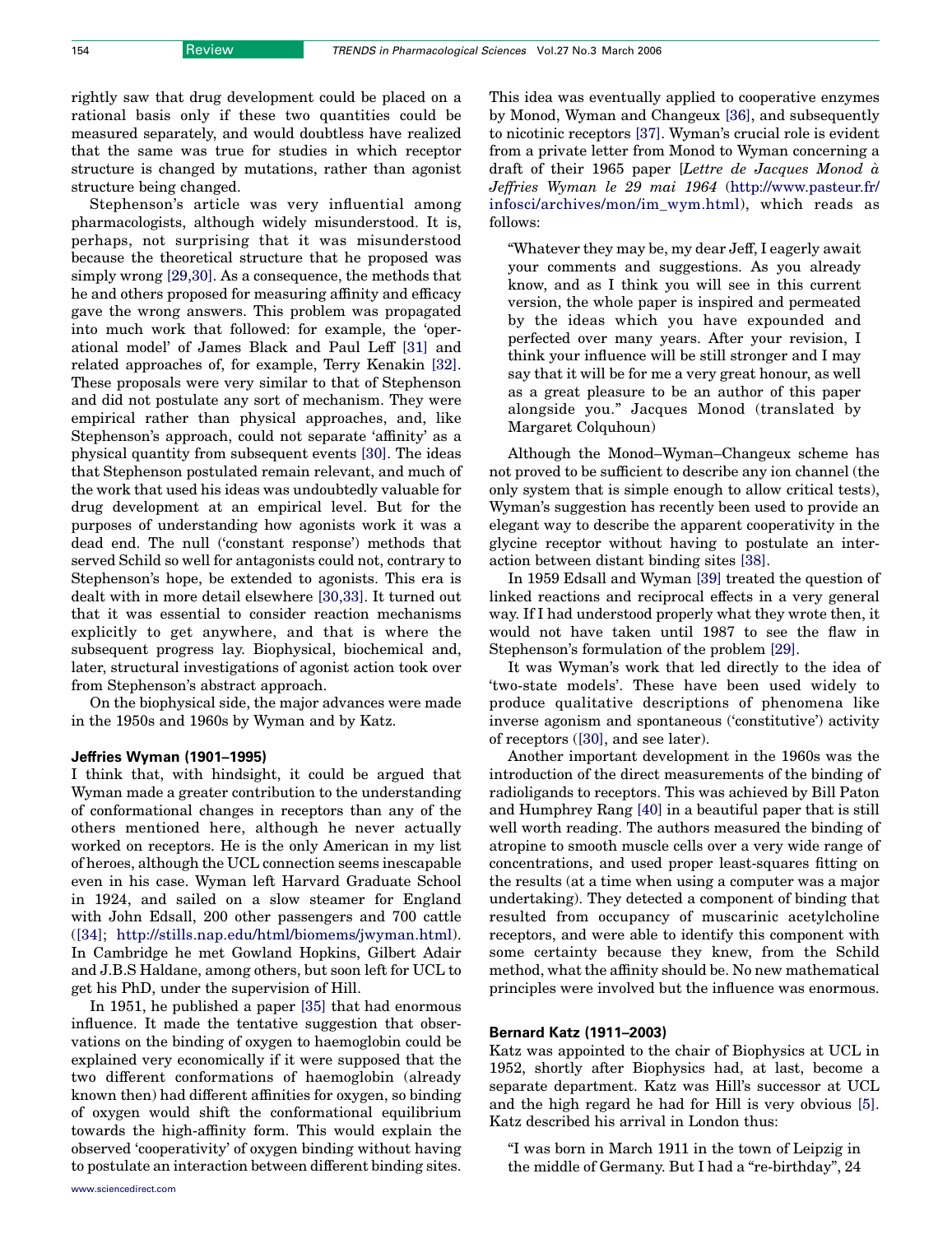years later, when I arrived at the port of Harwich in England, one afternoon in February 1935. I had escaped from Hitler's Reich, and after a somewhat grueling interview with His Britannic Majesty's Officer of Immigration, I was allowed to enter the UK. The next day, I climbed a long staircase to the top floor of University College London and presented myself to Professor Hill. He received me like a new member of his scientific family. Having got away from dark and hostile surroundings, the contrast was a tremendous experience for me. I felt a little like David Copperfield when he arrived, bedraggled and penniless, at the home of his aunt and was put into a clean hot bath."

For some details of Katz's life and work, see [\[41,42\]](#page-8-0) and [http://www.physiol.ucl.ac.uk/Bernard\\_Katz/.](http://www.physiol.ucl.ac.uk/Bernard_Katz/)

One of Katz's many enormous talents was his ability to reduce a problem to its essentials, without over-simplification or excessive speculation. At the end of his inaugural lecture in 1952, he said, in characteristically unpretentious style,

"My time is up and very glad I am, because I have been leading myself right up to a domain on which I should not dare to trespass, not even in an inaugural lecture. This domain contains the awkward problems of mind and matter about which so much has been talked and so little can be said..."

When faced with trying to explain the actions of partial agonists Katz took exactly the opposite approach to Stephenson. Rather than trying to provide a general, and somewhat abstract, theory, del Castillo and Katz proposed, in 1957, a specific and simple mechanism [\[43\]](#page-8-0) that had, following the binding of agonist, a separate channel opening step:

$$
A + R \xrightarrow{Ccuplied \quad occupied \quad occupied \quad}
$$
  
A + R \xrightarrow{K<sub>A</sub> A R \xrightarrow{E} AR^\* A R^\*   
inactive \quad active \quad active

This explicit separation of binding and gating was sufficient to remove all the ambiguities from earlier approaches, and Katz's mechanism forms the basis for most work that has been done since on the way that agonists cause channels to open. del Castillo and Katz's article published in 1957 can, perhaps, be regarded as the progenitor of most subsequent work on how agonists cause ion channels to open. There is no need to go into details here because this work has recently been reviewed extensively [\[30,44,45\].](#page-7-0)

Katz can also be regarded as the 'father' of more-recent work on single ion channels. His work on noise analysis in the early 1970s was a major source of inspiration to Sakmann who was a postdoctoral fellow in Katz's department from 1970 to 1973 [\(http://www.physiol.ucl.ac.uk/](http://www.physiol.ucl.ac.uk/Bernard_Katz/memories%20of%20bk-k%20sakmann_rev.htm) [Bernard\\_Katz/memories%20of%20bk-k%20sakmann\\_rev.](http://www.physiol.ucl.ac.uk/Bernard_Katz/memories%20of%20bk-k%20sakmann_rev.htm) [htm\)](http://www.physiol.ucl.ac.uk/Bernard_Katz/memories%20of%20bk-k%20sakmann_rev.htm). Realization of the goal of measuring single-ionchannel currents required, once again, the participation of a physicist, Erwin Neher [\[46\].](#page-8-0) Single-channel measurements offered a power todissectmechanisms that was vastly higher than that of macroscopic measurements [\[47,48\].](#page-8-0)

#### More-recent developments

It was soon realized that single-ion-channel observations offered a way of dissecting apart the two steps in receptor activation that del Castillo and Katz had proposed: the binding step and the gating step. But to achieve this required new theoretical work to be done. Up to now, the mathematics has been essentially trivial: all macroscopic phenomena, however complex the reaction mechanism, can be expressed in a single equation [\[49\]](#page-8-0), the vector of state occupancies being  $p(t)=p(0) \exp(Qt)$ , where Q is the transition rate matrix (under conditions where concentrations, etc. are constant). But single molecules behave randomly, and, up to this time, the only people who had dealt with this sort of behaviour were particle physicists. The mathematics suddenly became by no means trivial, and again input was needed from mathematicians. This expertise was supplied initially by Alan Hawkes, who, in a series of papers, provided the groundwork for interpretation of single-channel measurements [\[50\].](#page-8-0) Some of the history of this period has been recorded [\[44\]](#page-8-0). As with every topic discussed in this paper, many others have contributed (e.g. Frank Ball [\[51\]](#page-8-0)), but Hawkes pioneered the principles on which all later work depended [\[49,52,53\]](#page-8-0). He was also responsible for finding an exact solution to the problem that very brief events cannot be detected [\[54,55\]](#page-8-0), which allowed the development of optimum fitting methods for single-channel data [\[56,57\],](#page-8-0) and for work on non-stationary single channels [\[47\].](#page-8-0) As a result of his work it has become possible to measure as many as 18 rate constants from a single set of ion-channel recordings [\[38\],](#page-8-0) a resolution undreamt of in studies on enzymes or on G-protein-coupled receptors. Efforts are now concentrated on dissecting the intramolecular movements that lead from binding to gating [\[38,58–60\]](#page-8-0).

Attempts to make similarly detailed studies on G-protein-coupled receptors have, so far, proved impossible. Although reaction mechanisms have been proposed that are based on physical considerations [\[61–63\]](#page-8-0), the information is simply not there to identify even equilibrium constants, never mind rate constants. Therefore, quantitative tests of the proposals are not possible. One of the biggest problems is the almost complete lack of knowledge about what happens to the receptor itself. All information comes from events further downstream in the transduction pathway but, without knowledge of the conformation change in the receptor itself, it is impossible to say, for example, why a partial agonist is 'partial'. Another major problem is that the equations all have steps that involve G-protein binding to the receptor but the concentration of the G protein is unknown; in fact insofar as it is membrane bound, it is not known how to express concentrations at all. An early, and intriguing, observation on G-proteincoupled receptors was that agonist binding curves seemed to show multiple binding components in the absence of GTP, but that addition of GTP converted agonist binding mostly to the low-affinity form [\[64\].](#page-8-0) This must be telling us something interesting but, a quarter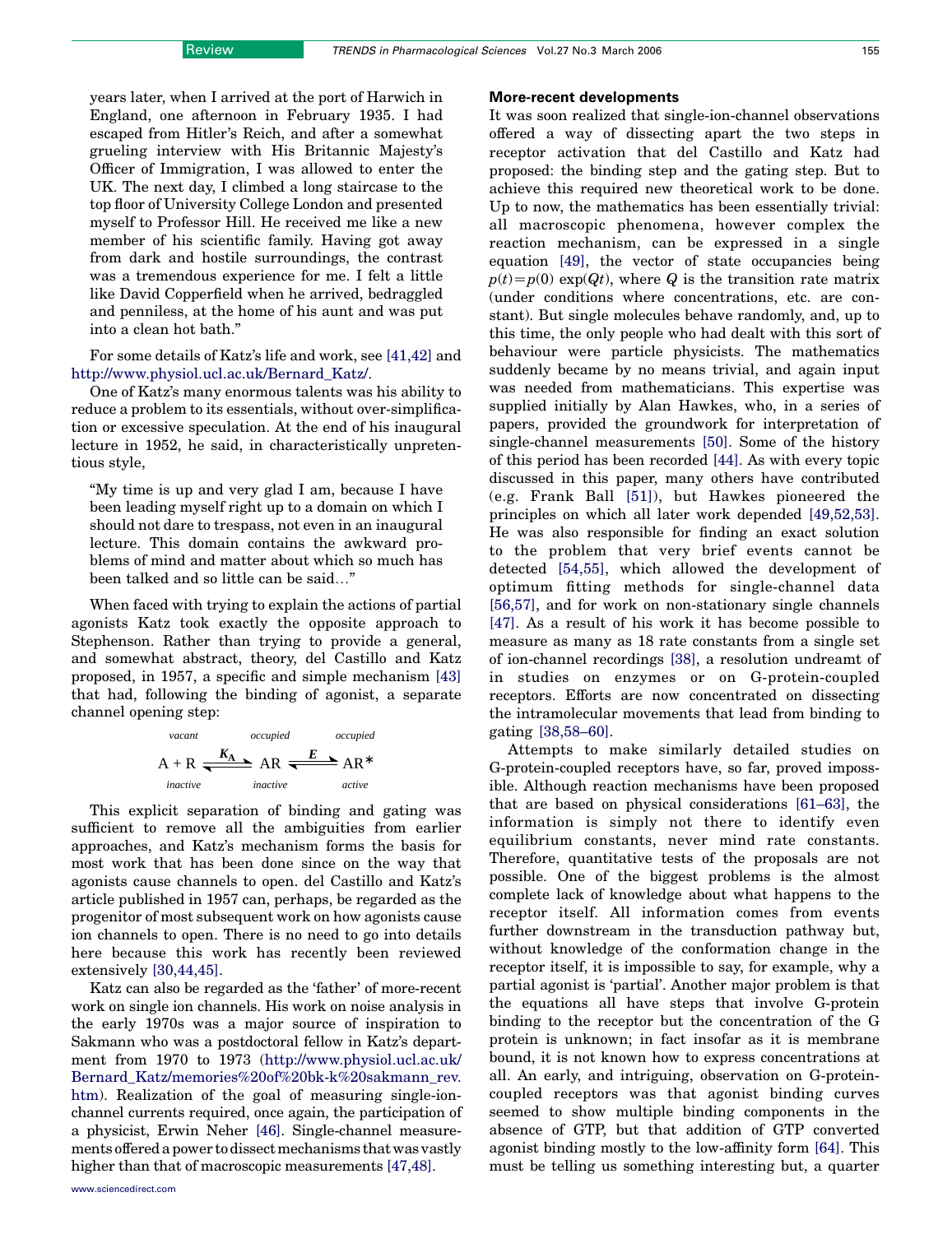<span id="page-7-0"></span>of a century after the original observations, it is still not certain why it happens.

#### Postscript

Pharmacology started as a branch of therapeutics, and that is still one important aspect of the subject. Alongside that, during the past 100 years, pharmacology has become a quantitative subject with a sound basis in the physical sciences. At the same time, enormous amounts have been learned about transduction mechanisms. The most common sort of receptor, the G-protein-coupled receptor family, has turned out to be more complex than Clark could have imagined. To this day, it is not possible to describe their response to agonists in the mathematical way that he might have hoped: to do so will need some radical developments in experimental methods. Clark said:

"In the first place, there is no advantage in fitting curves by a formula unless this expresses some possible physico-chemical process, and it is undesirable to employ formulae that imply impossibilities. It is a question of finding a few systems so simple that it is possible to establish with reasonable probability the relation between quantity of drug and the action produced..."  $[12]$ 

The only systems that have proved to be "so simple that it is possible to establish with reasonable probability the relation between quantity of drug and the action produced" are a few agonist-activated ion channels, and in that area great progress has been made. Indeed, in some ways that field, thanks to the ability to observe single molecules, has far surpassed enzymology and protein chemistry, in which it is still far from possible to measure 18 rate constants from a single set of experiments. The history outlined here makes it clear that the development of the subject has been dependent on input from physical scientists and mathematicians. In fact, progress might have been much quicker if Clark and Gaddum had interacted more with enzymologists and physical chemists (who understood competitive actions far earlier than pharmacologists). Likewise, if Stephenson had known about Katz, and if both had known about Wyman's work on haemoglobin, much misunderstanding could have been avoided.

The moral, perhaps, is that the best way to get on in science is to waste more time drinking coffee with colleagues from other subject areas. That, at least, has served me well.

#### Acknowledgements

I am very grateful to D.H. Jenkinson and L.G Sivilotti for helpful comments.

#### References

- 1 Rang, H.P. (2006) The receptor concept: pharmacology's Big Idea.  $Br$ J. Pharmacol. 147 (Suppl. 1), S9–S16
- 2 Hill, A.V. (1909) The mode of action of nicotine and curari determined by the form of the contraction curve and the method of temperature coefficients. J. Physiol. 39, 361–373
- 3 Langmuir, I. (1916) The constitution and fundamental properties of solids and liquids. part 1. Solids. J. Am. Chem. Soc. 38, 2221–2295
- 5 Katz, B. (1978) Archibald Vivian Hill, 26 September 1886–3 Jun 1977. Biogr. Mem. Fellows R. Soc. 24, 71–149
- 6 Humphrey, N. (2004) A family affair. In Curious Minds: How a Child Becomes a Scientist (Brockman, J., ed.), pp. 3–12, Pantheon Books
- 7 Ashton, R. (1991) G.H.Lewes: A Life, Clarendon Press
- 8 Arrhenius, S. (1907) Immunochemistry, Macmillan
- 9 Hill, A.V. (1910) The possible effects of the aggregation of the molecules of haemoglobin on its dissociation curve. J. Physiol. 40, IV–VII
- 10 Brown, W.E.L. and Hill, A.V. (1923) The oxygen-dissociation curve of blood, and its thermodynamical basis. Proc. R. Soc. Lond. B. Biol. Sci. 94, 297–334
- 11 Verney, E.B. and Barcroft, J. (1941) Alfred Joseph Clark. 1885–1941. Obituary Notices of Fellows of the Royal Society 3, 969–984
- 12 Clark, A.J. (1933) The mode of action of drugs on cells, Edward Arnold  $& Co.$
- 13 Clark, A.J. (1926) The reaction between acetyl choline and muscle cells. J. Physiol. 61, 530–547
- 14 Clark, A.J. (1926) The antagonism of acetylcholine by atropine. J. Physiol. 61, 547–556
- 15 Clark, A.J. and Raventos, J. (1937) The antagonism of acetylcholine and of quaternary ammonium salts. Q. J. Exp. Physiol. 26, 375–392
- 16 Gaddum, J.H. (1937) The quantitative effects of antagonistic drugs. J. Physiol. 89, 7P–9P
- 17 Clark, A.J. (1924) Universal cures, ancient and modern. Br. Med. J. II, 731–733
- 18 Clark, A.J. (1927) The historical aspect of quackery. Br. Med. J. II, 589–590
- 19 Feldberg, W. (1967) John Henry Gaddum 1900–1965. Biographical Memoirs of Fellows of the Royal Society 13, 57–77
- 20 Black, J. (1994) Heinz Otto Schild 18 May 1906 15 June 1984. Biogr. Mem. Fellows R. Soc. 39, 383–415
- 21 Schild, H.O. (1947) pA, a new scale for the measurement of drug antagonism. Br. J. Pharmacol. 2, 189–206
- 22 Schild, H.O. (1949) pAx and competitive drug antagonism. Br. J. Pharmacol. 4, 277–280
- 23 Schild, H.O. (1957) Drug Antagonism and  $pA_x$ . *Pharmacol. Rev.* 9, 242–246
- 24 Arunlakshana, O. and Schild, H.O. (1959) Some quantitative uses of drug antagonists. Br. J. Pharmacol. 14, 47–58
- 25 Colquhoun, D. (1973) The relation between classical and cooperative models for drug action. In Drug Receptors (Rang, H.P., ed.), pp. 149–182, Macmillan Press
- 26 Wenningmann, I. and Dilger, J.P. (2001) The kinetics of inhibition of nicotinic acetylcholine receptors by  $(+)$ - tubocurarine and pancuronium. Mol. Pharmacol. 60, 790–796
- 27 Stephenson, R.P. (1956) A modification of receptor theory. Br. J. Pharmacol. 11, 379–393
- 28 Ariens, E.J. and de Groot, W.M. (1954) Affinity and intrinsic-activity in the theory of competitive inhibition. III. Homologous decamethonium-derivatives and succinyl-choline-esters. Arch. Int. Pharmacodyn. Ther. 99, 193–205
- 29 Colquhoun, D. (1987) Affinity, efficacy and receptor classification: is the classical theory still useful?. In Perspectives on Hormone Receptor Classification (Black, J.W. et al., eds), pp. 103–114, Alan R. Liss
- 30 Colquhoun, D. (1998) Binding, gating, affinity and efficacy. The interpretation of structure–activity relationships for agonists and of the effects of mutating receptors. Br. J. Pharmacol. 125, 924–947
- 31 Black, J.W. and Leff, P. (1983) Operational models of pharmacological agonism. Proc. R. Soc. Lond. B. Biol. Sci. 220, 141–162
- 32 Kenakin, T.P. (1985) The quantification of relative efficacy of agonists. J. Pharmacol. Methods 13, 281–308
- 33 Colquhoun, D. (2005) Stephenson, affinity and efficacy in 2005. pA2online (<http://www.pa2online.org/>)
- 34 Edsall, J.T. (1971) Some personal history and reflections from the life of a biochemist. Annu. Rev. Biochem. 40, 1–29
- 35 Wyman, J. and Allen, D.W. (1951) The problem of the heme interactions in hemoglobin and the basis of the Bohr effect. J. Polym. Sci. [B] VII, 499–518
- 36 Monod, J. et al. (1965) On the nature of allosteric transitions: a plausible model. J. Mol. Biol. 12, 88–118